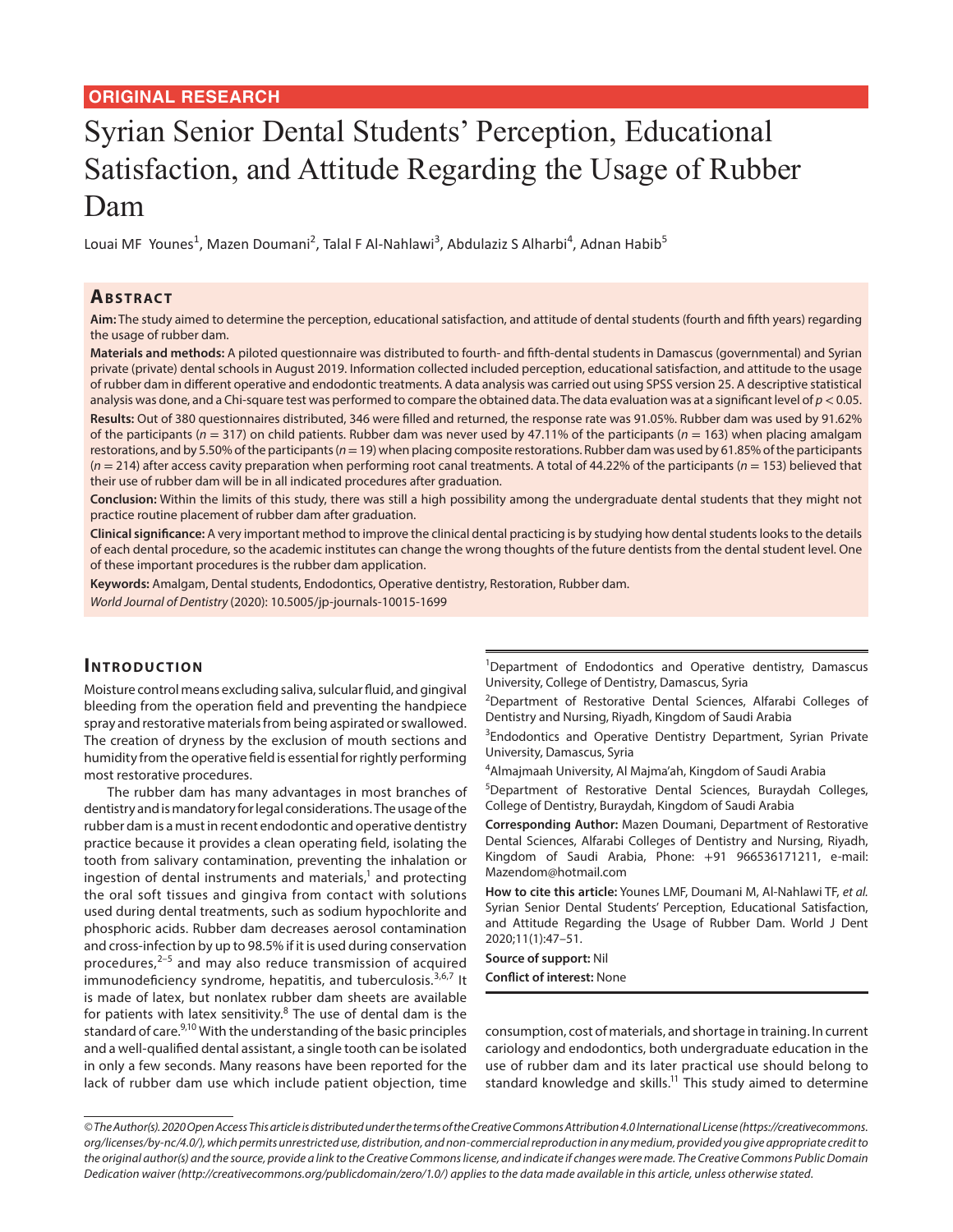the perception, educational satisfaction, and attitude of dental students (fourth and fifth years) regarding their use of rubber dam.

# **MATERIALS AND METHODS**

Anonymously, a piloted questionnaire was delivered to fourth- and fifth-year dental students in Damascus (governmental) and Syrian private (private) dental schools in August 2019. Survey preparation depended on the study of Mala et al.,<sup>12</sup> Abdulrab et al.,<sup>13</sup> and Tanalp et al.<sup>14</sup> The pilot study was conducted on a random sample of students ( $n = 15$ ) to be sure that the questions were clear. A total of 380 survey (14 questions) forms were distributed. The questions were closed ended, divided into five groups as following (demographic, utilization of rubber dam, students' opinions about the usage of rubber dam, students' opinion about the difficult sides regarding rubber dam usage, expressions of students regarding various aspects of rubber dam, and opinion of students about postgraduation usage of rubber dam). The mode of answering

the questions was variable [(yes or no), (always, never, rarely, and sometimes), (I agree, I disagree)]. A data analysis were carried out using SPSS version 25. A descriptive statistical analysis was done, and a Chi-square test was performed for qualitative data comparing. Results were evaluated at a significant level of *p* < 0.05.

## **RESULTS**

Out of 380 questionnaires, 346 were completed and returned with response rate of 91.05%.

As it is shown in Table 1, 170 (49.13%) were female respondents, whereas 176 (50.87%) were male respondents, 80 (23.12%) were in the fourth year, and 266 (76.88%) in the fifth year. The majority (70.23%) always did not ask their patients about latex allergy, with a significant statistical difference between the studied two dental school (*p* < 0.05). A total of 317 (91.62%) did not use rubber dam for pediatric patients, 163 (47.11%) never used it in case of amalgam restoration, but 185 (45%) always used it with composite

|  |  | Table 1: Responses to questions regarding utilization of rubber dam |
|--|--|---------------------------------------------------------------------|
|--|--|---------------------------------------------------------------------|

|                                                                                            | Damascus university |            | Syrian private university |            | <b>Total</b>   |       |                         |
|--------------------------------------------------------------------------------------------|---------------------|------------|---------------------------|------------|----------------|-------|-------------------------|
|                                                                                            | Frequency           | Percentage | Frequency                 | Percentage | Frequency      |       | Percentage Significance |
| Gender                                                                                     |                     |            |                           |            |                |       |                         |
| Male                                                                                       | 95                  | 43.2       | 81                        | 64.3       | 176            | 50.87 | $\chi^2$ = 14.277       |
| Female                                                                                     | 125                 | 56.8       | 45                        | 35.7       | 170            | 49.13 | $p = 0.0002$            |
| Academic year                                                                              |                     |            |                           |            |                |       |                         |
| Fourth                                                                                     | 35                  | 15.9       | 45                        | 35.7       | 80             | 23.12 | $\chi^2$ = 17.679       |
| Fifth                                                                                      | 185                 | 84.1       | 81                        | 64.3       | 266            | 76.88 | $p = 0.00001$           |
| Do you ask your patients whether they have latex allergy prior to rubber dam use?          |                     |            |                           |            |                |       |                         |
| Yes                                                                                        | 54                  | 42.5       | 49                        | 38.9       | 103            | 29.77 | $\chi^2$ = 7.884        |
| <b>No</b>                                                                                  | 166                 | 75.5       | 77                        | 61.1       | 243            | 70.23 | $p = 0.005$             |
| Do you use rubber dam in pediatric patients?                                               |                     |            |                           |            |                |       |                         |
| Yes                                                                                        | 202                 | 91.8       | 115                       | 91.3       | 317            | 91.62 | $\chi^2$ = 0.031        |
| <b>No</b>                                                                                  | 18                  | 8.2        | 11                        | 8.7        | 29             | 8.38  | $p = 0.859$             |
| Do you use rubber dam during amalgam restorations?                                         |                     |            |                           |            |                |       |                         |
| Always                                                                                     | 6                   | 2.7        | 10                        | 7.9        | 16             | 4.62  | $\chi^2$ = 5.356        |
| Never                                                                                      | 104                 | 47.3       | 59                        | 46.8       | 163            | 47.11 | $p = 0.148$             |
| Rarely                                                                                     | 36                  | 16.4       | 21                        | 16.7       | 57             | 16.47 |                         |
| Sometimes                                                                                  | 74                  | 33.6       | 36                        | 28.6       | 110            | 31.80 |                         |
| Do you use rubber dam during composite restorations?                                       |                     |            |                           |            |                |       |                         |
| Always                                                                                     | 99                  | 45         | 86                        | 68.3       | 185            | 53.47 | $\chi^2$ = 17.647       |
| Never                                                                                      | 15                  | 6.8        | $\overline{4}$            | 3.2        | $\overline{4}$ | 3.2   | $p = 0.001$             |
| Rarely                                                                                     | $\overline{7}$      | 3.2        | 3                         | 2.4        | 3              | 2.4   |                         |
| Sometimes                                                                                  | 99                  | 45         | 33                        | 26.1       | 33             | 26.2  |                         |
| During which stage of endodontic treatment do you use rubber dam?                          |                     |            |                           |            |                |       |                         |
| After access cavity preparation                                                            | 143                 | 65         | 71                        | 56.3       | 214            | 61.85 | $\chi^2$ = 11.448       |
| Before access cavity preparation                                                           | 51                  | 23.2       | 48                        | 38.1       | 99             | 28.61 | $p = 0.022$             |
| During root canal cleaning and shaping only                                                | $\overline{7}$      | 3.2        | 3                         | 2.4        | 10             | 2.90  |                         |
| During root canal filling only                                                             | 19                  | 8.6        | $\overline{4}$            | 3.2        | 23             | 6.65  |                         |
| Do you think you have been given adequate and satisfactory education regarding rubber dam? |                     |            |                           |            |                |       |                         |
| Yes                                                                                        | 106                 | 48.2       | 62                        | 49.2       | 168            | 48.55 | $\chi^2 = 0.034$        |
| No                                                                                         | 114                 | 51.8       | 64                        | 50.8       | 178            | 51.45 | $p = 0.854$             |
| During endodontic treatment of teeth with extensive tissue loss                            |                     |            |                           |            |                |       |                         |
| I don't use rubber dam                                                                     | 147                 | 66.9       | 66                        | 52.4       | 213            | 61.56 | $\chi^2$ = 7.473        |
| I perform a restoration so that I can place the<br>rubber dam                              | 73                  | 33.1       | 60                        | 47.6       | 133            | 38.44 | $p = 0.024$             |

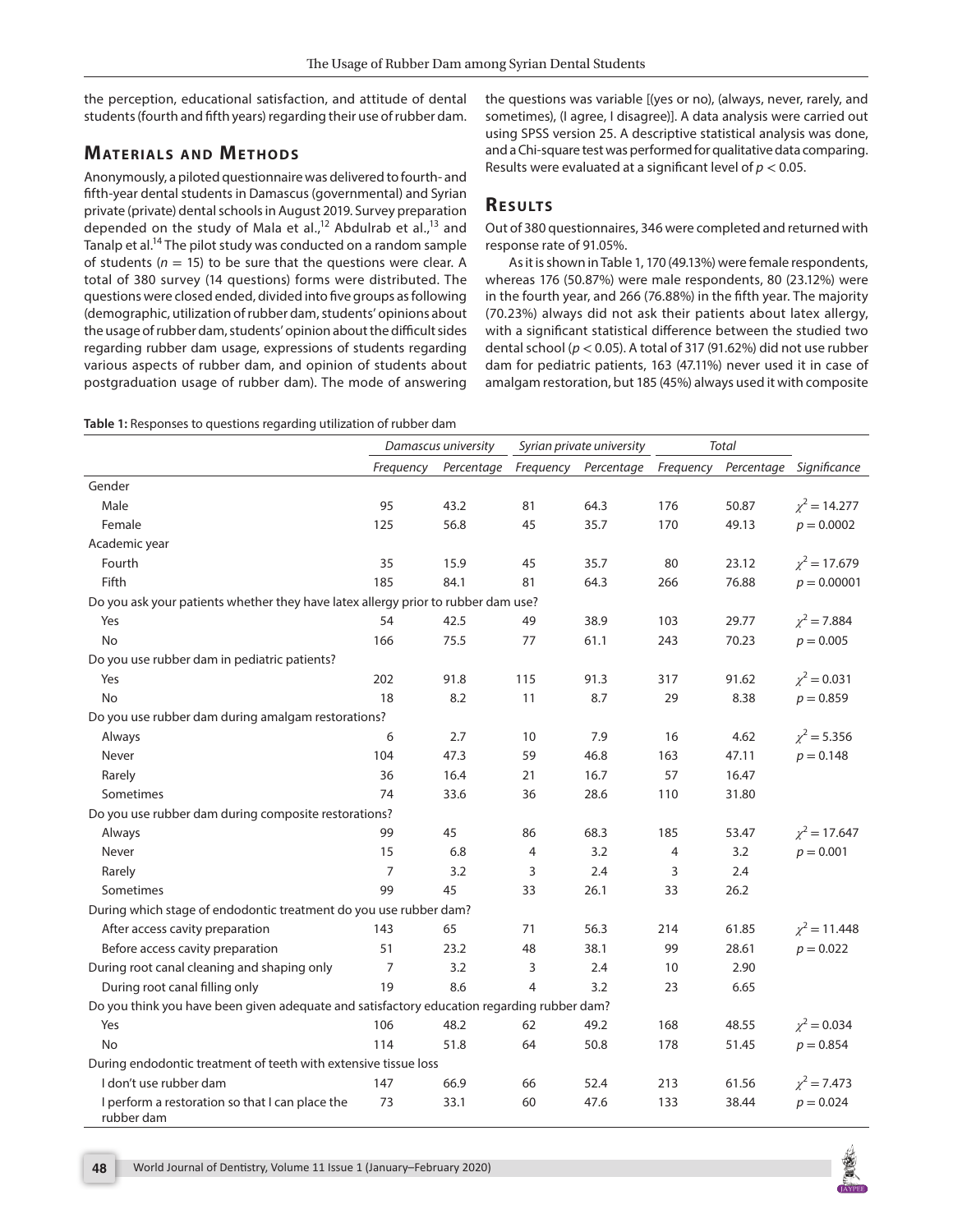#### **Table 2:** Opinions of students about the usage of rubber dam

|                                                                           | Damascus university |      | Syrian private university |                                           | Total |       |                         |
|---------------------------------------------------------------------------|---------------------|------|---------------------------|-------------------------------------------|-------|-------|-------------------------|
|                                                                           | Freauency           |      |                           | Percentage Freguency Percentage Freguency |       |       | Percentage Significance |
| What in your opinion is the greatest advantage offered by the rubber dam? |                     |      |                           |                                           |       |       |                         |
| Prevention of ingestion of irrigant                                       | 15                  | 6.8  |                           | 11.9                                      | 30    | 8.67  | $\gamma^2 = 21.183$     |
| Prevention of swallowing or aspirating<br><i>instruments</i>              | 14                  | 6.4  | 14                        | 11.1                                      | 28    | 8.09  | $p = 0.0001$            |
| Provision of isolation and an aseptic working area                        | 191                 | 86.8 | 97                        | 76.98                                     | 288   | 83.24 |                         |

**Table 3:** Students' opinion about the most difficult aspect regarding rubber dam usage

|                                                                                   |           | Damascus university |    | Syrian private university                 |     | Total |                         |
|-----------------------------------------------------------------------------------|-----------|---------------------|----|-------------------------------------------|-----|-------|-------------------------|
|                                                                                   | Freauency |                     |    | Percentage Frequency Percentage Frequency |     |       | Percentage Significance |
| What is the major factor that makes rubber dam application a difficult procedure? |           |                     |    |                                           |     |       |                         |
| Placemen of the frame                                                             | 10        | 4.5                 |    | 1.6                                       |     | 3.47  | $v^2 = 11.805$          |
| Placement of the rubber dam                                                       | 34        | 15.5                | 38 | 30.2                                      | 72  | 20.81 | $p = 0.003$             |
| Selection of the clamp and its adaptation                                         | 76        | 80                  | 86 | 68.3                                      | 262 | 75.72 |                         |

**Table 4:** Agreement or disagreement of students regarding various aspects of rubber dam

|                                  |                                            | Damascus university                                                                                |           | Syrian private university | <b>Total</b> |            |                  |
|----------------------------------|--------------------------------------------|----------------------------------------------------------------------------------------------------|-----------|---------------------------|--------------|------------|------------------|
|                                  | Frequency                                  | Percentage                                                                                         | Frequency | Percentage                | Frequency    | Percentage | Significance     |
|                                  | Rubber dam eases the restoration stage     |                                                                                                    |           |                           |              |            |                  |
| I agree                          | 172                                        | 78.2                                                                                               | 94        | 74.6                      | 266          | 76.87      | $\chi^2 = 0.577$ |
| I disagree                       | 48                                         | 21.8                                                                                               | 32        | 25.4                      | 80           | 23.13      | $p = 0.447$      |
|                                  |                                            | Treatment performed using the rubber dam are more successful than those performed without using it |           |                           |              |            |                  |
| <b>l</b> agree                   | 194                                        | 88.2                                                                                               | 112       | 88.9                      | 306          | 88.44      | $\chi^2 = 0.039$ |
| I disagree                       | 26                                         | 11.8                                                                                               | 14        | 11.1                      | 40           | 11.56      | $p = 0.843$      |
|                                  |                                            | An adequate isolation cannot be achieved in case of rubber dam is not used                         |           |                           |              |            |                  |
| l agree                          | 117                                        | 53.2                                                                                               | 84        | 66.7                      | 201          | 58.1       | $\chi^2$ = 5.984 |
| I disagree                       | 103                                        | 46.8                                                                                               | 42        | 33.3                      | 145          | 41.9       | $p = 0.014$      |
|                                  | Rubber dam eases access to root canals     |                                                                                                    |           |                           |              |            |                  |
| <b>l</b> agree                   | 125                                        | 56.8                                                                                               | 72        | 57.1                      | 197          | 56.9       | $\chi^2 = 0.003$ |
| I disagree                       | 95                                         | 43.2                                                                                               | 54        | 42.9                      | 149          | 43.1       | $p = 0.953$      |
|                                  |                                            | Rubber dam makes radiograph-taking procedure difficult                                             |           |                           |              |            |                  |
| <b>l</b> agree                   | 197                                        | 89.5                                                                                               | 115       | 91.3                      | 312          | 90.12      | $\chi^2 = 0.269$ |
| I disagree                       | 23                                         | 10.5                                                                                               | 11        | 8.7                       | 24           | 9.88       | $p = 0.604$      |
| Rubber dam is difficult to apply |                                            |                                                                                                    |           |                           |              |            |                  |
| <b>l</b> agree                   | 91                                         | 41.4                                                                                               | 63        | 50                        | 154          | 44.51      | $\chi^2$ = 2.419 |
| I disagree                       | 129                                        | 58.6                                                                                               | 63        | 50                        | 192          | 55.49      | $p = 0.120$      |
|                                  | Rubber dam consists of too many components |                                                                                                    |           |                           |              |            |                  |
| I agree                          | 98                                         | 44.5                                                                                               | 64        | 50.8                      | 162          | 46.8       | $\chi^2$ = 1.256 |
| I disagree                       | 122                                        | 55.5                                                                                               | 62        | 49.2                      | 184          | 53.2       | $p = 0.262$      |
|                                  | Rubber dam extends treatment period        |                                                                                                    |           |                           |              |            |                  |
| <b>l</b> agree                   | 100                                        | 45.5                                                                                               | 66        | 52.4                      | 166          | 47.98      | $\chi^2$ = 1.540 |
| I disagree                       | 120                                        | 54.5                                                                                               | 60        | 47.6                      | 180          | 52.02      | $p = 0.215$      |
|                                  |                                            | Rubber dam is more necessary while working in the maxillary teeth                                  |           |                           |              |            |                  |
| <b>l</b> agree                   | 16                                         | 7.3                                                                                                | 23        | 18.3                      | 39           | 11.3       | $\chi^2$ = 9.660 |
| I disagree                       | 204                                        | 92.7                                                                                               | 103       | 81.7                      | 307          | 88.7       | $p = 0.002$      |
|                                  |                                            | Assistance is necessary during rubber dam application                                              |           |                           |              |            |                  |
| <b>l</b> agree                   | 148                                        | 67.3                                                                                               | 80        | 63.5                      | 228          | 65.9       | $\chi^2 = 0.510$ |
| I disagree                       | 72                                         | 32.7                                                                                               | 46        | 36.5                      | 118          | 34.1       | $p = 0.475$      |
|                                  | Patients do not like the rubber dam        |                                                                                                    |           |                           |              |            |                  |
| <b>l</b> agree                   | 202                                        | 91.8                                                                                               | 116       | 92.1                      | 318          | 91.9       | $\chi^2 = 0.006$ |
| I disagree                       | 18                                         | 8.2                                                                                                | 10        | 7.9                       | 28           | 8.1        | $p = 0.936$      |
|                                  |                                            | I only use rubber dam because I am obliged to following graduation                                 |           |                           |              |            |                  |
| <b>l</b> agree                   | 106                                        | 48.2                                                                                               | 61        | 48.4                      | 167          | 48.27      | $\chi^2 = 0.002$ |
| I disagree                       | 114                                        | 51.8                                                                                               | 65        | 51.6                      | 179          | 51.73      | $p = 0.967$      |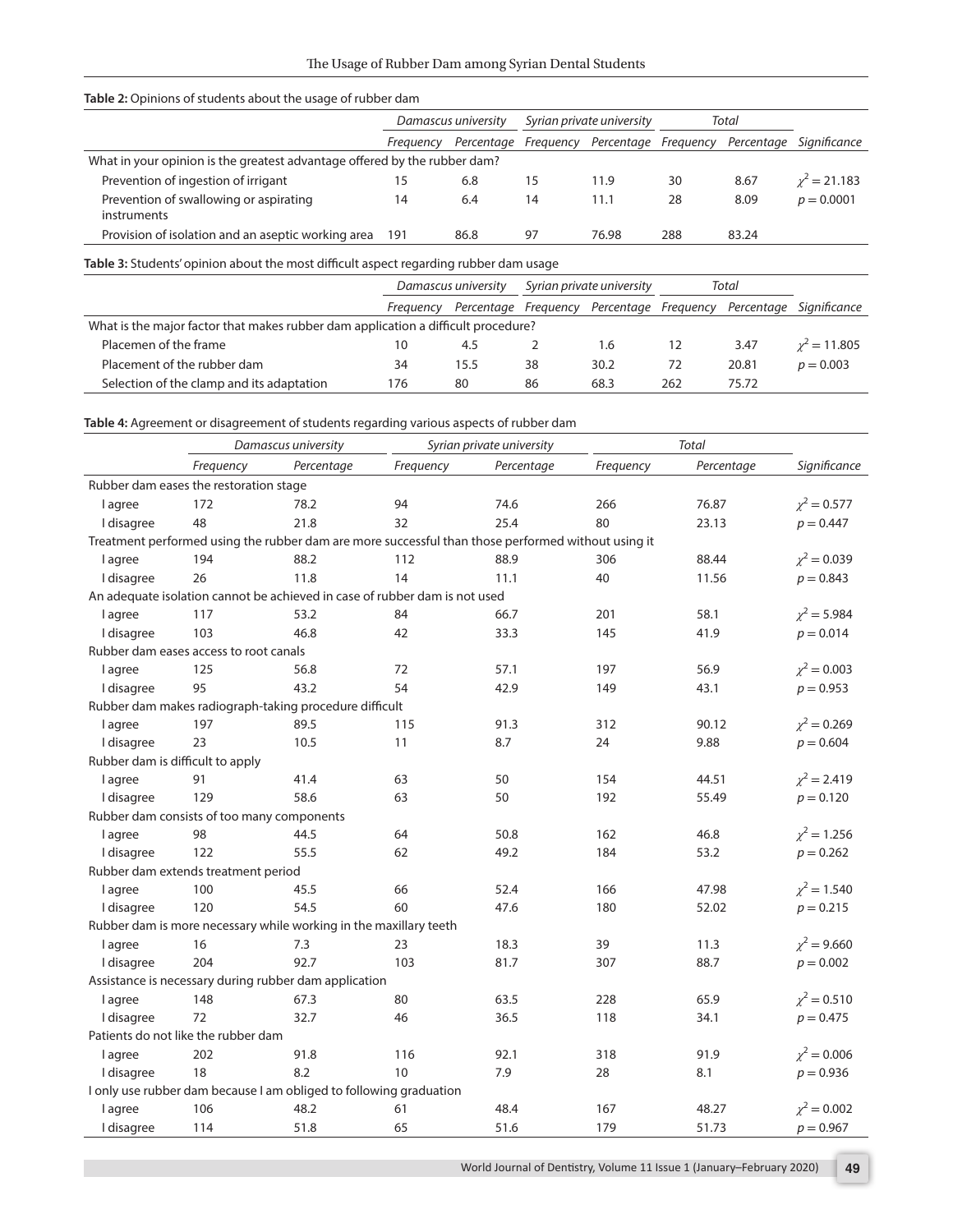|                                                                   | Damascus university |      | Syrian private university |                                           | Total |       |                         |  |
|-------------------------------------------------------------------|---------------------|------|---------------------------|-------------------------------------------|-------|-------|-------------------------|--|
|                                                                   | Frequency           |      |                           | Percentage Frequency Percentage Frequency |       |       | Percentage Significance |  |
| Following graduation:                                             |                     |      |                           |                                           |       |       |                         |  |
| I intend to use it only during restorative<br>procedures          |                     | 3.2  | 8                         | 6.3                                       | 15    | 4.34  | $v^2 = 8.324$           |  |
| l intend to use it only during root canal treatment               | -89                 | 40.4 | 41                        | 32.5                                      | 130   | 37.57 | $p = 0.040$             |  |
| I intend to use the rubber dam during all<br>procedures indicated | 88                  | 40   | 65                        | 51.6                                      | 153   | 44.21 |                         |  |
| I will never use it                                               | 36                  | 16.4 | 12                        | 9.5                                       | 48    | 13.9  |                         |  |

**Table 5:** Opinion of students about postgraduation usage of rubber dam

restoration (*p* < 0.05). A total of 214 (61.85%) of the students used to apply rubber dam after access cavity preparation ( $p < 0.05$ ). A total of 178 (51.45%) of the students did not take an adequate education regarding the use of rubber dam. Furthermore, 213 (61.56%) never used rubber dam during working on teeth with large tissue loss ( $p < 0.05$ ).

The most important advantage for rubber dam was creating isolation and an aseptic field as reported by 83.24% of the participants (*p* < 0.05; Table 2). Most of the students (262, 75.72%) reported that choosing the clamp and its adaptation was the most difficult stage of rubber dam usage (*p* < 0.05; Table 3).

Table 4 summarizes agreements or disagreements of students toward different aspects of rubber dam. The Chi-square test revealed that no statistically significant effect was present among responses in Table 4 except for the inability to establish an adequate isolation without using rubber dam and the opinion about rubber dam is more necessary in maxillary teeth (*p* < 0.05). Table 5 shows the opinions about the postgraduation usage of rubber dam. A total of 153 (44.22%) of the students intended that following graduation, they will use rubber dam for all the procedures indicated (*p*< 0.05).

## **Discussion**

The goal of recent dental schools is to introduce well-qualified dentists on graduation. This is a challenge because of huge number of students and dental schools, and decreased numbers of qualified dental educators.15,16 Almost all dental schools teach the students that the use of rubber dam is obligatory for most restorative treatments in children and adults.<sup>11</sup> So, this will have a significant positive effect on its usage after graduation. A total of 70.23% of the students in the recent study did not investigate latex allergy among their patients; this percentage is higher than in Abdulrab et al.'s study<sup>13</sup> and Tanalp et al.'s study.<sup>14</sup> This means proper orientation of students should be present to focus on the possibility of latex allergy prior to application of the rubber.<sup>17</sup> A high number of students (317, 91.62%) do not use rubber dam in pedodontic patients, which is close percentage to some previous studies.<sup>13,14</sup> A total of 47.11% never used rubber dam in cases of amalgam restoration as in Akbar et al.<sup>18</sup> but higher than the result of Abdulrab et al.<sup>13</sup> However, the results regarding the use of rubber dam with composite restoration were compatible with Tanalp et al.<sup>14</sup> Only 28.61% of the students apply rubber dam before access cavity preparation in root canal treatment; this value is low when compared with other studies.<sup>13,19</sup> Approximately 50% of the respondents declared that they did not have adequate and satisfactory education regarding rubber dam as in the study of Akbar et al.<sup>18</sup> and Al-Haj Ali et al.<sup>20</sup> The majority of students in this study preferred not to use rubber dam when a tooth was with extensive tissue loss agreeing with Tanalp et al.,<sup>14</sup> and this

could be explained by the fact that large loss of tooth structure may cause a difficulty in adapting a regular clamp. The greatest advantage gained from rubber dam from the students' point of view (83.24%) was to perform suitable isolation and an aseptic field, and this is similar to Abdulrab et al.'s study. The most difficult step in the rubber dam application was clamp choosing and application (75.72%), while in other studies (Abdulrab et al. and Tanalp et al.), this reached 73% and 84%,<sup>13,14</sup> respectively. This may be because students may not have adequate sizes and types of clamps, suitable for different cases as students in these schools buy the instruments by themselves. A total of 77% of the students in this study agreed that rubber dam eases restoration stage, and this result matches with that of Akbar et al.<sup>18</sup> The majority of our students agreed that rubber dam allows a more successful treatments, a result which is consistent with many studies.<sup>13,14,18</sup> A total of 58% of the students felt that intended isolation cannot be found without rubber dam application comparing with high percentages of other studies. $21$ Rubber dam makes it easy to access the root canals; this thought were supported by 56.9% of the contributors, which is slightly more than the response in Tanalp et al.'s study.<sup>14</sup> It is difficult to take a radiograph in the suitable position with the dam in place, and this is another disadvantage as reported by 90% of the students, and it is known that removing rubber dam during radiography is an accepted behavior as this step is performed with an instrument within the root canal, and the patient generally stays alone in the X-ray room. In this study, around 44.51% of the respondents agreed that dental dam is difficult to apply; a similar finding has been reported by Abdulrab et al.<sup>13</sup> About half of the study sample reported that the too much components of rubber dam disturb them, but this percentage is still the lowest when compared with other studies.13,14,18 The majority (91.9%) of students went with the statement "Patients do not like the rubber dam," so this is contradictory to the dental literature.<sup>22,23</sup> Dental students may show ideal views about recent methodologies upon graduation; 48.27% of the students reported that they apply rubber dam only because they are obliged to following graduation, so additional efforts should be made to change this mistaken thoughts about the importance of rubber dam in safety measures in dental practice by showing students the happened accidents from ignoring the usage of dental dam and aftermath.<sup>14</sup> Another study should be conducted to evaluate the efficacy of teaching plan modification.

#### **CONCLUSION**

Within the limits of this study

• Efforts should be paid to assure dental students to ask their patients about latex energy.